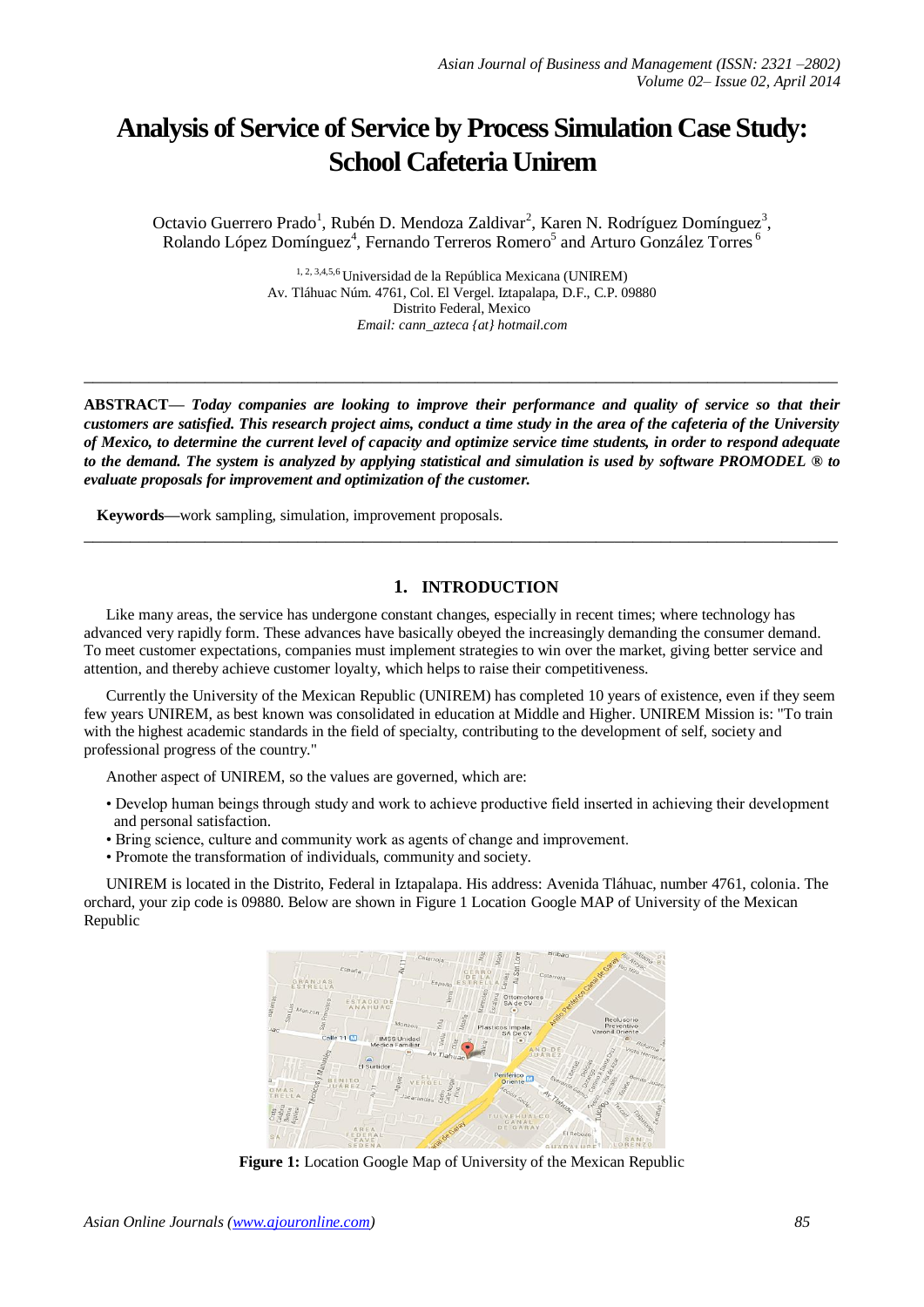## **2. HISTORY OF SIMULATION**

Simulation is a method of approaching reality. Its utility is manifold especially for educational purposes, research and training (Bolton, 1975, p. 11).

The simulate verb used to describe the old art of building models. Although the word simulation is applied to various forms of modeling such as sculpture and Renaissance paintings, scale models of supersonic aircraft and computer models of cognitive processes, now has a great meaning in the physical sciences and the behavior (Naylor, 1975, p. 15).

Shubik defines a system simulating the operation of a model, which is a representation of the system (Bolton, 1971, p. 14). This model can be attached to manipulations that are impossible to make, too expensive or impractical. The operation of a model can be studied and thereby infer the properties concerning the behavior of the real system.

Simulation is essentially a technique that teaches how to build a model of a real situation coupled with conducting experiments with the model. This definition is broad and may include situations seemingly unrelated, such as flight simulators, games and more.

The ideal goal is to optimize the system performance which assumed control some aspect of a system so that you can get the best possible performance. Usually some aspects of the system are beyond the control of the analyst, and these aspects often impose restrictions on the behavior of the system, which exclude an unlimited optimization. In such cases, the objective is to optimize performance subject to restrictions.

#### *2.1 Advantages and Disadvantages of Simulation*

The simulation allows students to experiment with new situations and experimental results that derive learning, but we must also be an expert in statistics. You have to know the advantages of the simulation, which are:

- Through internal and external modifications allowed to know how the system reacts and how it behaves.
- You can better understand how a system works through the simulation.

• The use of simulation can be used to experience new situations, you do not have enough information, which would help to better understand the system and know the behavior of this.

• It helps to know how a system reacts to introduce new elements.

Once you know some advantages of simulation, we must also know what their disadvantages are:

- Enough time for the development and refinement of a simulation model is required.
- It is very expensive, need computer equipment and human resources.
- You can get false results if you do not have the correct variables.
- The simulation is imprecise, because it is not always possible to simulate all reality.

#### *2.2 PROMODEL ®*

PROMODEL ® is an animated simulator for personal computers. Can simulate any type of manufacturing systems, logistics, material handling, etc. You can simulate conveyor belts, overhead cranes, assembly, cutting, workshops, logistics, etc.

PROMODEL ® is a simulation package that requires no programming, although it may. Runs on 486 teams on and uses the Windows ® platform. It has the perfect combination of ease of use and flexibility for complex applications.

You can simulate JIT, Theory of Constraints, Systems Pushing, Pulling, Logistics, etc. Practically, any system can be modeled.

Once the model is made, it can be optimized to find the optimal values of key model parameters. Examples include determining the best combination of factors to maximize production while minimizing cost, minimizing the number of trucks without penalizing the service etc.

The optimization module helps to quickly find the optimal solution, instead of just doing trial and error. PROMODEL ® has 2 optimizers available and thus allows exploiting models quickly and reliably.

# **3. PURPOSE OF THE INVESTIGATION**

Modelling supply chain that is done in the School Cafeteria supported on a simulation model with the student version of PROMODEL<sup>®</sup>, Case applied in University of the Mexican Republic (UNIREM).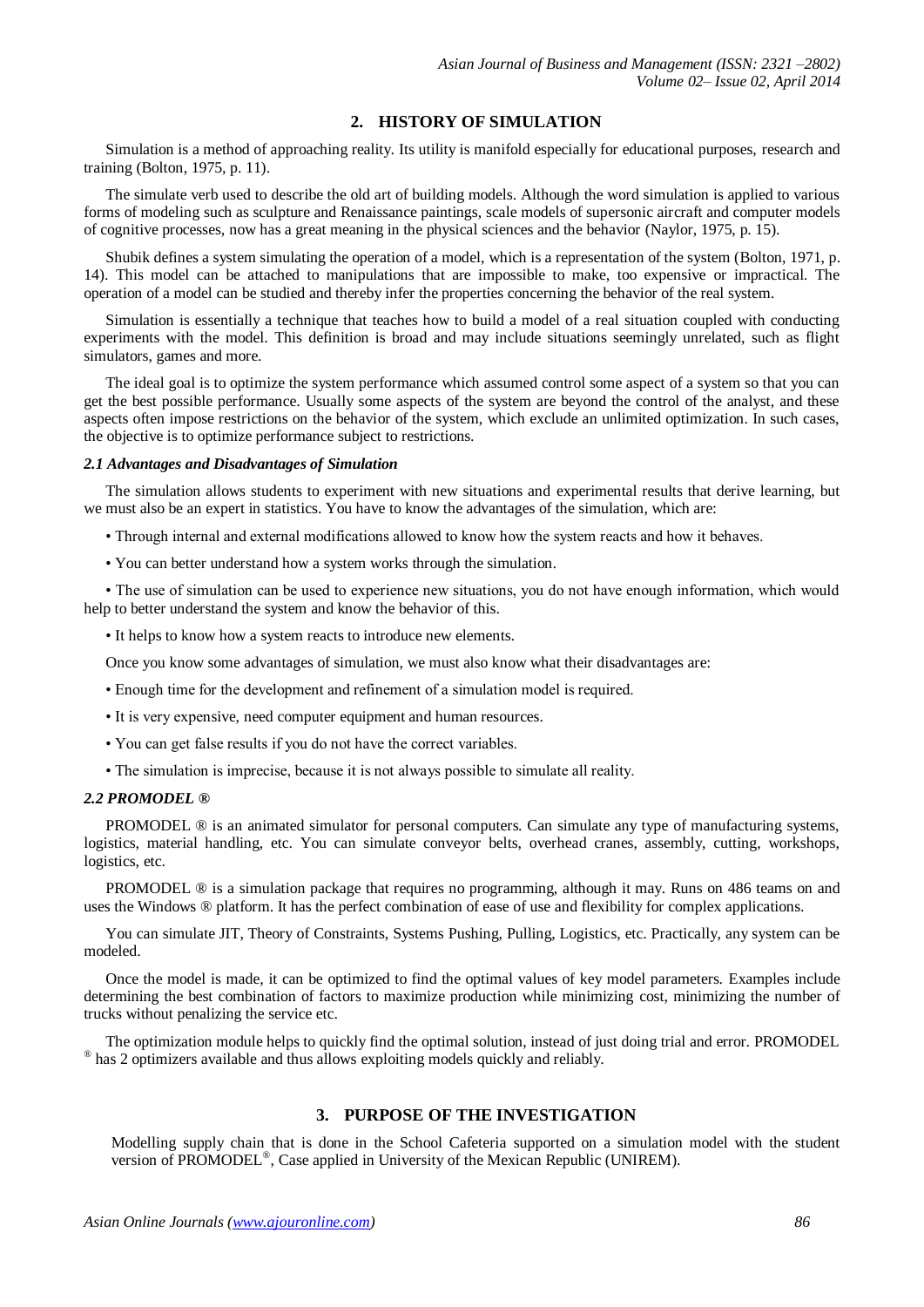## *3.1 Justification*

The University of the Mexican Republic, being an educational institution has its facilities and other services with a space intended to acquire and take a snack or a drink, a coffee shop.

The first concern to be had is whether the service is efficient or not, if they have indicated and necessary to service requests at a set time service personnel for this, different signs of the times were taken after the reverses for this user.

## **4. METHODOLOGY**

This section describes the steps used for this project shall be qualified. This study was conducted in a contemplated Monday to Friday from 18:00 to 22:00. Here are the steps used for this research was broken down.

Step 1. As a first step had working together and there are responsibilities delegated to each of the students who make up the team. Then the matrix shown responsibility assignments see Table 1.

| Responsible                                                  | Responsibilities                                         |
|--------------------------------------------------------------|----------------------------------------------------------|
| Octavio Guerrero Prado                                       | Process Analyst in the School Cafeteria                  |
| Rubén Darío Mendoza Zaldivar                                 | Analyst and making process times in the School Cafeteria |
| Rolando López Domínguez                                      | Simulate the process manager on PROMODEL ®               |
| Karen Rodríguez Domínguez                                    | Responsible for the drafting of Research.                |
| M.C. Arturo González Torres<br>M.C. Fernando Terreros Romero | <b>Research Advisors</b>                                 |

**Table 1:** Matrix Roles of the Research

Steps 2. He was meeting with analysts Café process and responsible for making beats. This joint work sampling for analysis of the process of the cafe was raised. The formula used was as follows:

| $n = (z\alpha/22)(p * q)/(B2)$ = number of observations | $n =$ number of observations<br>$z =$ percentage of reliability, the most<br>used is $95\%$ . |
|---------------------------------------------------------|-----------------------------------------------------------------------------------------------|
|                                                         | $p =$ Probability of success<br>$q =$ probability of failure                                  |
| $n = (1.96)^2(.5*.5)/(.05)^2 = 384.16$                  | $B =$ Percentage of allowable error.                                                          |

Given the observations 384.16 results is rounded to 385 observations. The result was circulated for 30 days. This distribution was due within a few hours of study.

**Step 3.**When had work sampling, the data collection step was performed in this step a team member conducted field research observations; we also performed making process times in the School Cafeteria.

It was first performed 10 shows making time after statistical formula is used with a confidence interval of 95% and a margin of error of 1% for the number of samples that must be performed to successfully complete the time study process the in the School Cafeteria.

Then the statistical formula that was used for the statistical study shows:

$$
n = \frac{(z)^2 (p)(q)}{d} = \frac{(1.96)^2 (0.9)(0.1)}{0.1} = 3.45
$$
  
\n
$$
k = \frac{N}{n} = \frac{120}{3.45} = 34.70 \approx 35
$$
 sample  
\n
$$
k = \frac{N}{n} = \frac{120}{3.45} = 34.70 \approx 35
$$
 sample  
\n
$$
n = \frac{N}{n} = \frac{120}{3.45} = 34.70 \approx 35
$$
 sample  
\n
$$
n = \frac{N}{n} = \frac{120}{3.45} = 34.70 \approx 35
$$
 sample  
\n
$$
n = \frac{N}{n} = \frac{120}{3.45} = 34.70 \approx 35
$$
 sample  
\n
$$
n = \frac{N}{n} = \frac{120}{3.45} = 34.70 \approx 35
$$
 sample  
\n
$$
n = \frac{N}{n} = \frac{120}{3.45} = 34.70 \approx 35
$$
 sample  
\n
$$
n = \frac{N}{n} = \frac{120}{3.45} = 34.70 \approx 35
$$
 sample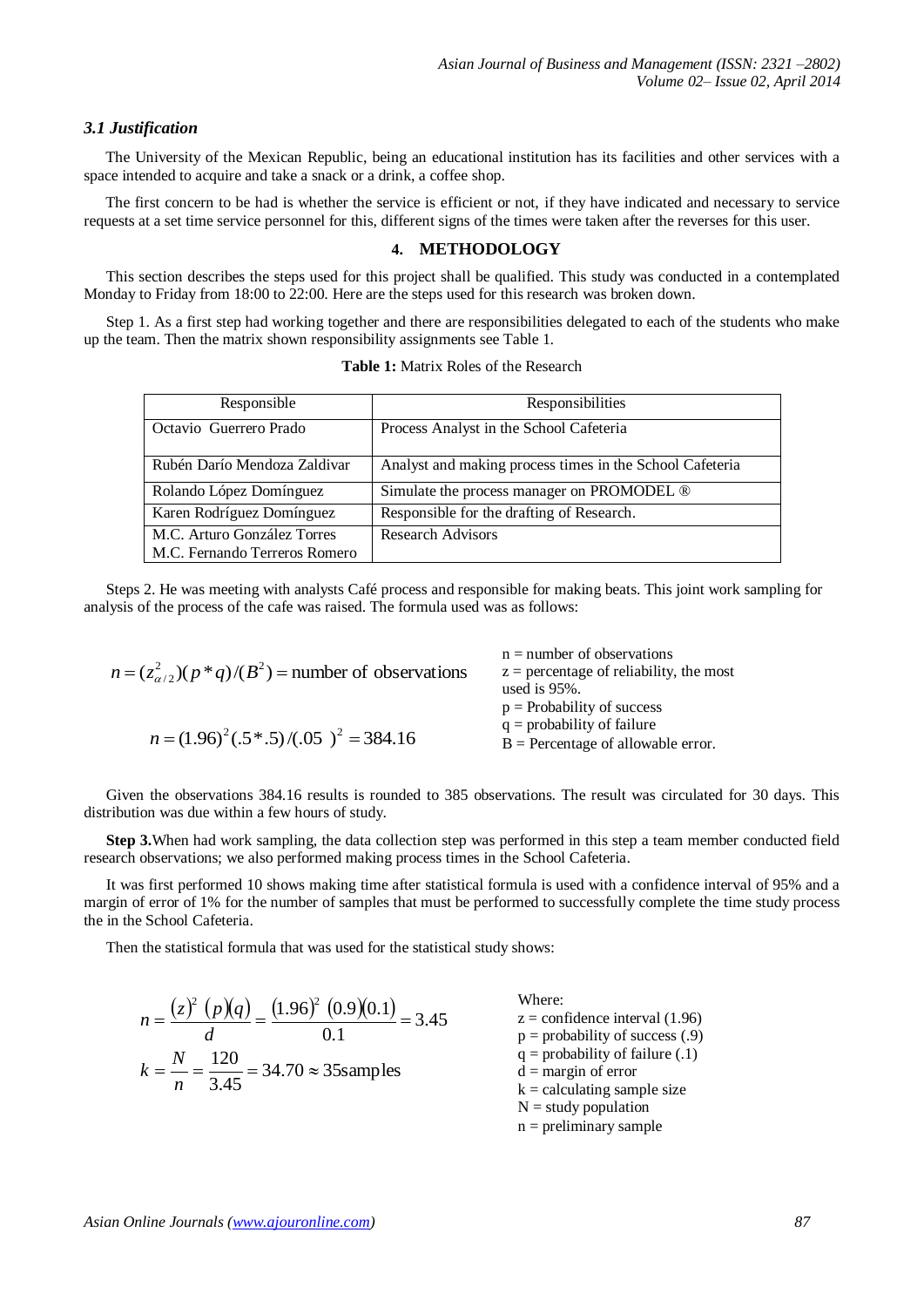The result means that in order to get a time in a process related to the café activity must perform time 35 shots, 10 shots as mentioned times were performed, only be missing 25 shots over time.

**Step 4.**When the previous step, we proceeded to build the model. To build the simulation model information is entered menus PROMODEL ® software.

The simulation items used were: locations, entities, path networks, resources, processing, arrivals, user distributions and background graphics. In Figure 2, the version used in the software PROMODEL ® is shown.



**Figure 2:** Student version of the software PROMODEL ®

Continuing research, shown in Figure 3, which illustrates the simulation model made in software PROMODEL ®.



**Figure 3:** Construction process Café

**Step 5.** In this he removed pilot runs conducted to determine if the model worked properly represented and whether the current system. Simulation program was run 10 times, which was considered as a number of races for use after pilot simulation model validation.

**Step 6.** In this step the program ran. The current system model was run 25 times. He was later made the respective modifications to simulate the best alternative, and the results were verified. The finished model shown in Figure 4.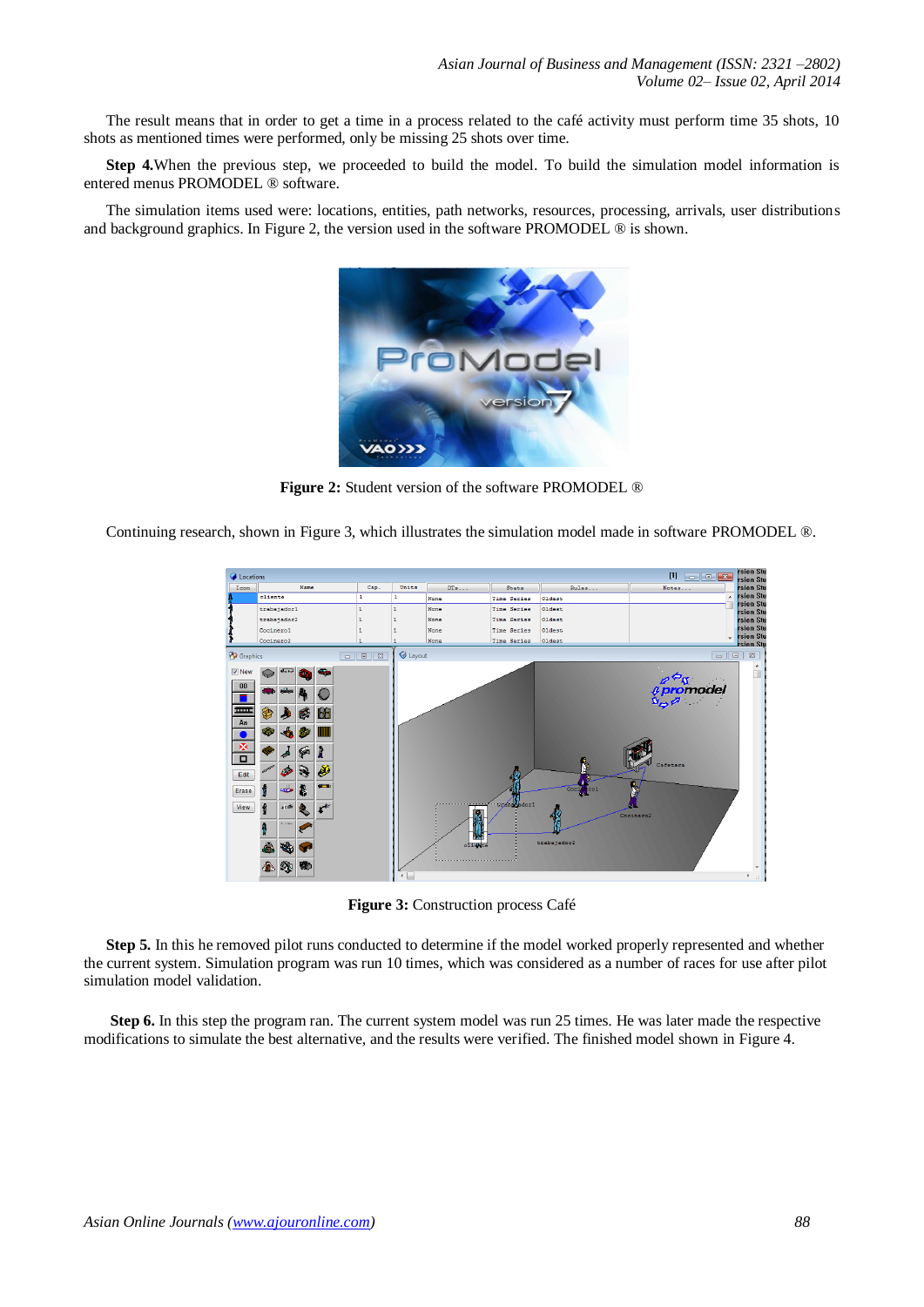

**Figure 4:** Construction process Café

# **5. ANALYSIS AND INTERPRETATION OF RESULTS**

Once done the simulation results that were corroborated software PROMODEL ®, and analyzed and interpreted. Here in Figure 5 the results are shown:

|                                          | $\mathbf{R}$<br>General Report (Normal Run - Rep. 1)<br>-⊡<br>$\Box$ |                        |                                                 |                                            |                 |                 |                 |               |  |  |  |
|------------------------------------------|----------------------------------------------------------------------|------------------------|-------------------------------------------------|--------------------------------------------|-----------------|-----------------|-----------------|---------------|--|--|--|
|                                          | General                                                              | Locations              | Location States Single                          | Resources                                  | Resource States | Failed Arrivals | Entity Activity | Entity States |  |  |  |
| proyecto final.MOD (Normal Run - Rep. 1) |                                                                      |                        |                                                 |                                            |                 |                 |                 |               |  |  |  |
|                                          | Name                                                                 |                        | Value<br>04/08/2013 07:43:37 p.m.<br>Normal Run |                                            |                 |                 |                 |               |  |  |  |
|                                          | Run Date/Time                                                        |                        |                                                 |                                            |                 |                 |                 |               |  |  |  |
|                                          | Model Title                                                          |                        |                                                 |                                            |                 |                 |                 |               |  |  |  |
|                                          | Model Path/File                                                      |                        |                                                 | C:\Users\Arturo\Desktop\proyecto final.MOD |                 |                 |                 |               |  |  |  |
|                                          |                                                                      | Warmup Time (HR)       | 0                                               |                                            |                 |                 |                 |               |  |  |  |
|                                          |                                                                      | Simulation Time (HR) 2 |                                                 |                                            |                 |                 |                 |               |  |  |  |

**Figure 5:** Results of software PROMODEL ®

The results giving software PROMODEL ® helped the team to know how the process cafeteria behaved, the most important was that it showed how many customers were attended in a session of 2 hours, also showed few deliveries and / or how many customers do not were achieved on the same address workday. Here are the results of the footwear shown, see Figure 6.



Figure 6: Results of the process during 2 hours

The percentage of process operation in the School Cafeteria was also calculated, Figure 6 shows the performance of the process during the 2 hours of simulation.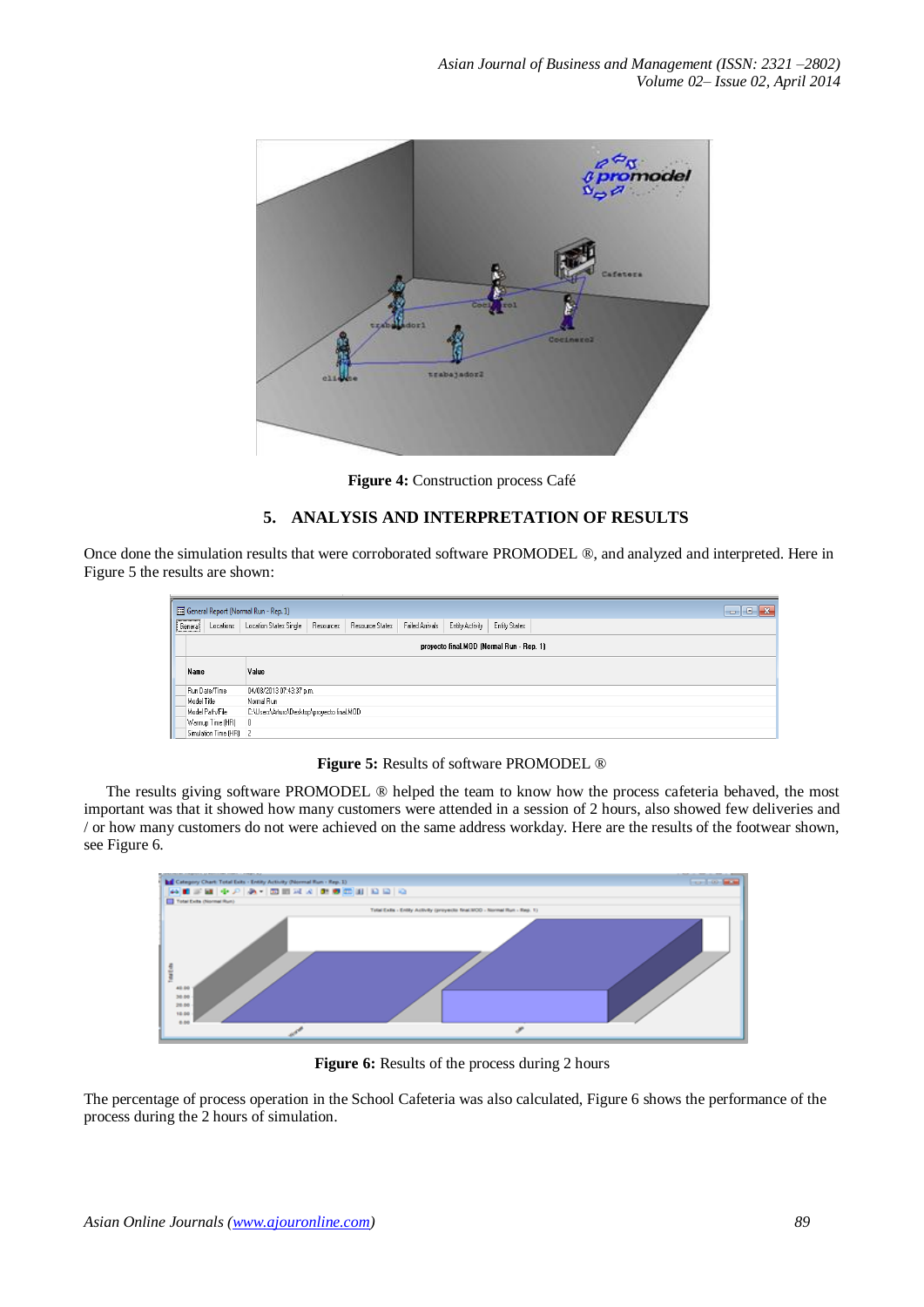

**Figure 7:** Performance of the process in the School Cafeteria

To conclude the analysis is able to obtain productivity cafeteria; which was 35%, which can show a process with many areas of opportunity. It can also be seen in the following graph 8, which machine is working less in the service of the cafeteria?

| <b>EX</b> Dynamic Plot                                                                                           | $\Sigma$<br>$\Box$<br>$\overline{\phantom{0}}$ |
|------------------------------------------------------------------------------------------------------------------|------------------------------------------------|
| Stats to Plot Chart                                                                                              |                                                |
| $\ \mathbf{a}\ _2 \otimes \mathbf{a}$ , $\ \mathbf{a}\ _2 \otimes \mathbf{a}$ , $\mathbf{a}$                     |                                                |
| 70.00                                                                                                            |                                                |
| 60.00                                                                                                            |                                                |
| 50.00                                                                                                            |                                                |
| 40.00                                                                                                            | - Utilization %                                |
| 30.00                                                                                                            |                                                |
| 20.00                                                                                                            |                                                |
| 10.00                                                                                                            |                                                |
| 0.00<br>the contract of the contract of the con-<br>40 80<br>120 160 200 240 280 320 360 400 440 480<br>$\Omega$ |                                                |
| Time (minutes)                                                                                                   |                                                |
|                                                                                                                  |                                                |

**Figure 8:** Performance of machine of the process in the School Cafeteria

With the results obtained in this project can show that simulation helps to better understand the processes, as studied in the present investigation.

The methodology presented is used to identify bottlenecks and resources to make the time intervals in which levels below those established by organizational policies service arise.

On the other hand the result obtained in the system with the help of software PROMODEL ®, was to determine the efficiency of the same, giving a 35% productivity.

## **7. RECOMMENDATIONS**

Below are quotes fashion recommendations for conducting future work related to the present investigation, the following suggestions:

Using this simulation model the help of a linear programming model, which comes to maximizing the number of clients served by the system over a period of time, or else a case minimization is proposed average time of travel in the system, iterating the variables considered in this research.

Finally, it is suggested that a more complete simulation over time, as in this investigation were simulated only two hours, time feasibility issues we chose to simulate the time kind of stuff Simulation Systems. But the in the School Cafeteria has a time span of 12 hours work, it is recommended to simulate those 12 hours.